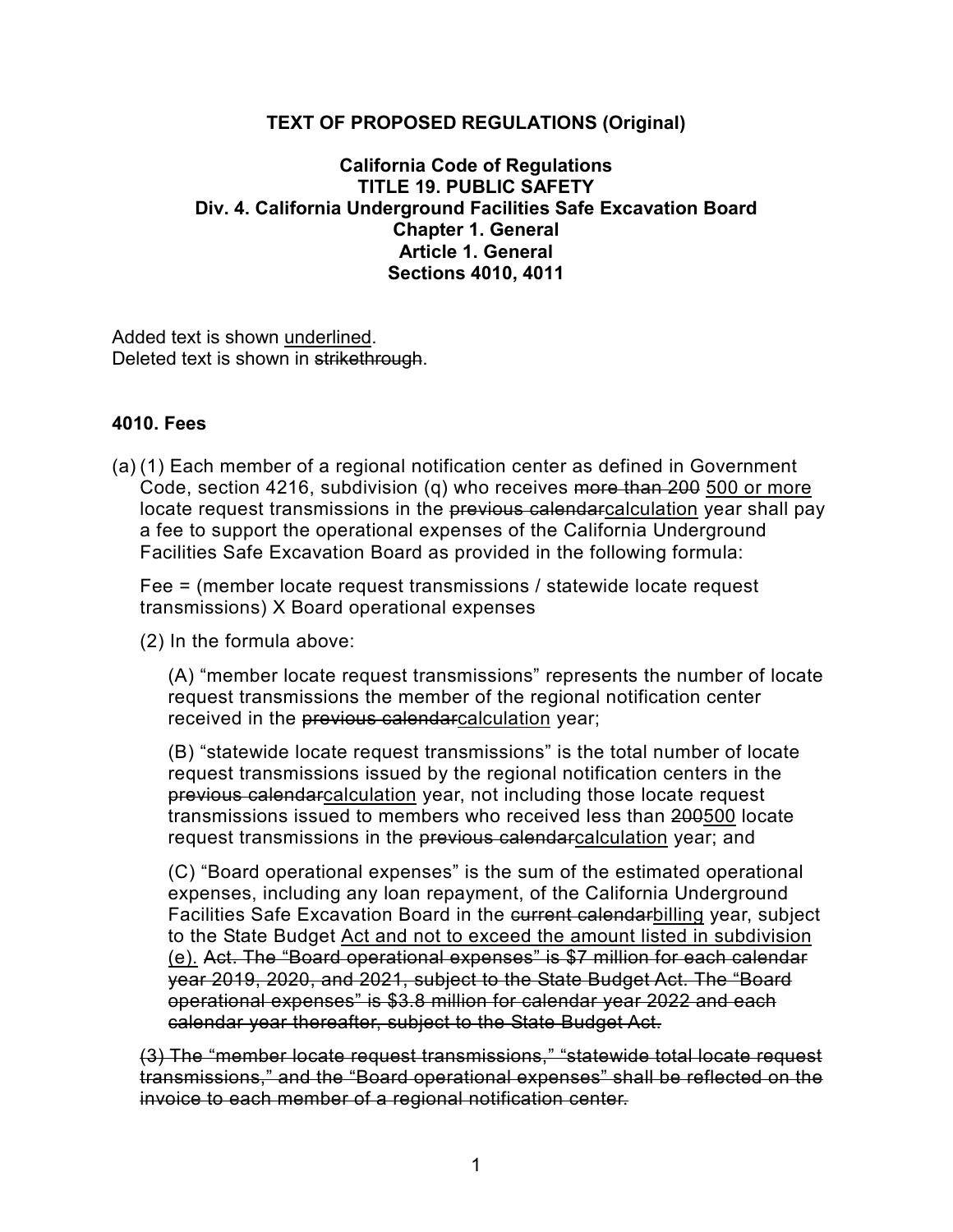(b) (1) Each member of a regional notification center shall remit the fee under subdivision (a) to the regional notification center by the due date in the billing statement issued by the regional notification center.

(2) At least semi-annually on April 1 and October 1, the regional notification centers shall submit to the California Underground Facilities Safe Excavation Board the fees received by the regional notification centers as of the date of submittal to the California Underground Facilities Safe Excavation Board.

(c) If a member fails to pay the fee by the due date in the billing statement as provided in subdivision (b), the Board shall issue an invoice to seek and obtain the fee directly from the member and charge the member a late fee of 5% of the amount of the fee, in addition to the fee due in the billing statement. The regional notification centers shall inform the Board of any failure to pay the fee and shall provide a copy of the member's billing statement.

(b) The Board shall post the following to its website by March 1 of each year,

- (1) The Board operational expenses for the upcoming billing year, not to exceed the amount listed in subdivision (e).
- (2) The statewide locate request transmissions from the recently ended calculation year, the member locate request transmissions for each member of a regional notification center from the calculation year, and the amount of regulatory fees to be paid by each member of a regional notification center in the upcoming billing year.
- (c) (1) A member shall remit payment to the regional notification center who issued the invoice to the member.
	- (2) A member who fails to pay the fee within 90 days of the date the invoice was issued pursuant to Section 4011 is subject to a late fee of 5% the amount of the fee, in addition to the fee due on the invoice.

(d) For purposes of this section, "locate request transmission" means the notification provided by a regional notification center to an operator to locate and field mark in response to a new or renewed ticket, as identified in Government Code section 4216.2, subdivision (e), to a new ticket created to replace an expired ticket, as identified in Government Code section 4216.2, subdivision (i), or to a ticket requesting a remark, as identified in Government Code section 4216.3, subdivision (b). the following terms have the following meanings:

- (1) "Billing year" means the July 1 to June 30 period in which the Legislature authorizes expenditures in the State Budget Act.
- (2) "Calculation year" means the January 1 to December 31 calendar year before the beginning of the billing year.
- (3) "Locate request transmission" means the notification provided by a regional notification center to an operator to locate and field mark in response to a new ticket, as identified in Government Code section 4216.2, subdivision (e)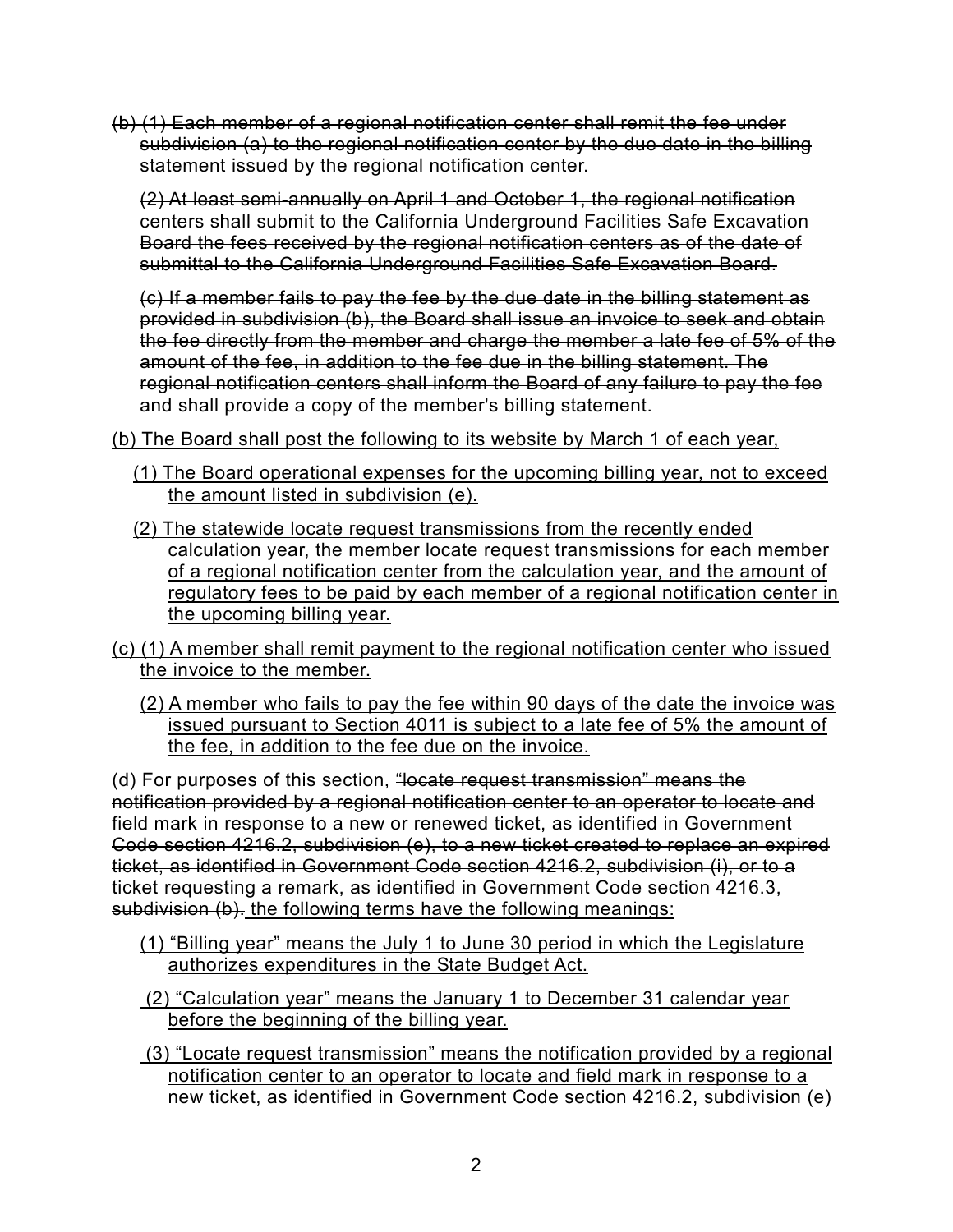or to a new ticket created to replace an expired ticket, as identified in Government Code section 4216.2, subdivision (i).

- (e) The value of the estimated operational expenses in subdivision  $(a)(2)(C)$ , subject to the State Budget Act, shall not exceed the following amounts for the following time periods:
	- (1) \$7 million for each calendar year 2019, 2020, and 2021.
	- (2) \$2.5 million for the period of January 1, 2022 to June 30, 2022.

(3) \$7.0 million for the billing year that begins on July 1, 2022 and for each billing year thereafter.

- (f) For the period of January 1, 2022 to June 30, 2022, the fee shall be calculated pursuant to subdivision (a) with the following modifications:
	- (1) The calculation year shall be January 1, 2021 to June 30, 2021.
	- (2) The billing year shall be January 1, 2022 to June 30, 2022.
	- (3) The Board operational expenses shall be as identified in subdivision (e) paragraph (2).

NOTE: Authority cited: Section 4216.22, Government Code. Reference: Sections 4216, 4216.1, 4216.2, 4216.3, and 4216.16, Government Code.

## **4011. Fee Collection**

- (a) A regional notification center shall collect the fee described in Section 4010 from its members on the Board's behalf. A regional notification center shall send an invoice to a member on the same billing cycle it uses to send the invoice to the member for dues to pay the operating costs of the regional notification center pursuant to Government Code 4216.1.
	- (1) A regional notification center shall use one of the following two methods when invoicing to their members for the fee:
		- (A) A line item on the invoice that the regional notification center sends to a member to collect member dues.
		- (B) An invoice dedicated to the fee.
			- (i) A regional notification center shall send an invoice to a member for the fee at substantially the same time as the regional notification center sends an invoice to the member for dues to pay the operating costs of the regional notification center.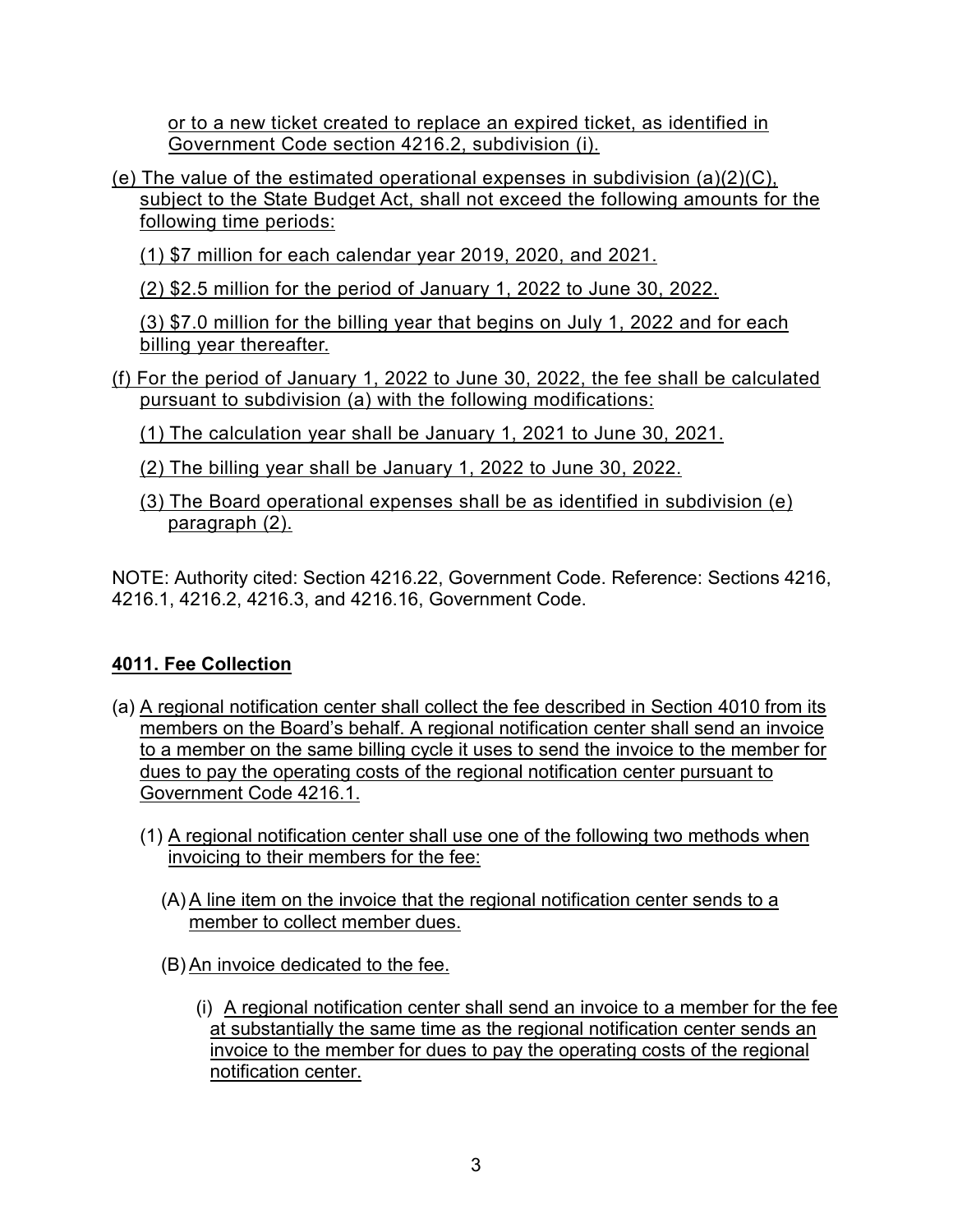- (2) A regional notification center shall make reasonable efforts to inform members of past due balances and account credits.
- (3) An invoice sent pursuant to this subdivision shall include the "member locate request transmissions," "statewide total locate request transmissions," and "Board operational expenses," as defined in Section 4010 subdivision (a).
- (4) A regional notification center may use the Board seal on an invoice requesting a member pay the Board's fee, a statement informing a member of balance due for the Board's fee, or communication informing a member of the consequences of late payment or nonpayment of the Board's fee, if the document contains the following language:

"Use of the seal of the State of California is authorized pursuant to Section 4011 of Title 19 of the California Code of Regulations."

- (5) If using the member contact information available to it, a regional notification center is unable to provide an invoice for the fee to a member, the regional notification center shall inform the Board.
- (b) (1) A regional notification center shall reissue an invoice to a member who has not paid an invoice within 90 days of receipt. The regional notification center shall include the 5% late fee described in Section 4010 subdivision (c)(2).
	- (2) Prior to reissuing the invoice pursuant to paragraph (1), the regional notification center shall send a reminder to the member of the unpaid invoice no later than 30 days before reissuing the invoice that includes the 5% late fee. The reminder will notify the member of the date at which the 5% late fee applies.
- (c) A regional notification center shall remit to the California Underground Facilities Safe Excavation Board the fee revenues that it collected prior to January 1, April 1, July 1, and October 1 each year. The regional notification center shall remit the fee revenues within 15 days of the dates above.
- (d) A regional notification center shall provide the following information to the Board electronically:
	- (1) On or before the  $15<sup>th</sup>$  day of each month, information about invoices for the fee issued and payments received in the previous month, including the following:
		- (A) For each member, the invoice number, invoice due date, amount of the regulatory fee, and the applicable email or physical address the invoice was sent to.